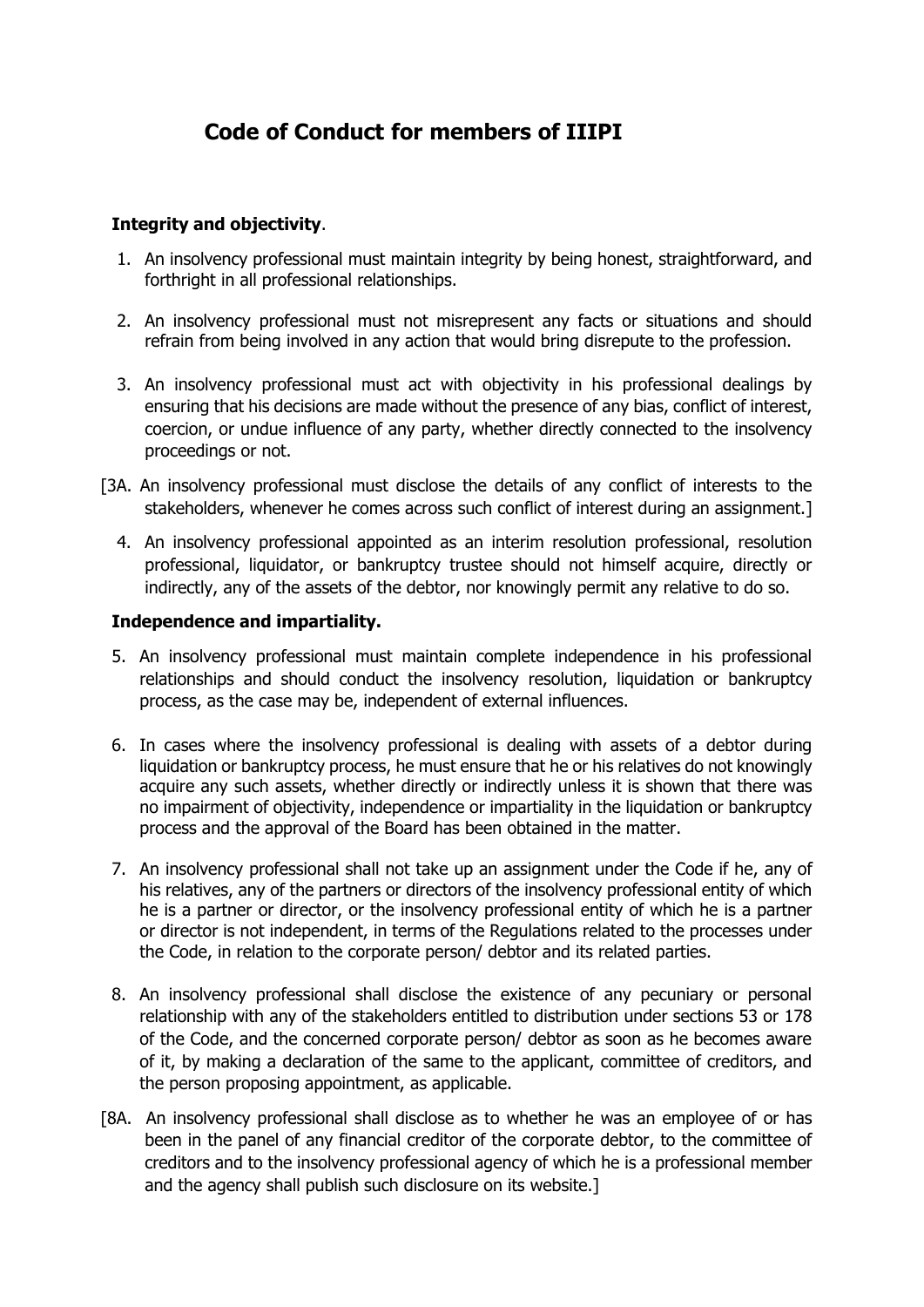9. An insolvency professional shall not influence the decision or the work of the committee of creditors or debtor, or other stakeholders under the Code, so as to make any undue or unlawful gains for himself or his related parties, or cause any undue preference for any other persons for undue or unlawful gains and shall not adopt any illegal or improper means to achieve any mala fide objectives.

## **Professional competence.**

10. An insolvency professional must maintain and upgrade his professional knowledge and skills to render competent professional service.

# **Representation of correct facts and correcting misapprehensions.**

- 11. An insolvency professional must inform such persons under the Code as may be required, of a misapprehension or wrongful consideration of a fact of which he becomes aware, as soon as may be practicable.
- 12. An insolvency professional must not conceal any material information or knowingly make a misleading statement to the Board, the Adjudicating Authority or any stakeholder, as applicable.

## **Timelines.**

- 13. An insolvency professional must adhere to the time limits prescribed in the Code and the rules, regulations and guidelines thereunder for insolvency resolution, liquidation or bankruptcy process, as the case may be, and must carefully plan his actions, and promptly communicate with all stakeholders involved for the timely discharge of his duties.
- 14. An insolvency professional must not act with mala fide or be negligent while performing his functions and duties under the Code.

# **Information management.**

- 15. An insolvency professional must make efforts to ensure that all communication to the stakeholders, whether in the form of notices, reports, updates, directions, or clarifications, is made well in advance and in a manner which is simple, clear, and easily understood by the recipients.
- 16. An insolvency professional must ensure that he maintains written contemporaneous records for any decision taken, the reasons for taking the decision, and the information and evidence in support of such decision. This shall be maintained so as to sufficiently enable a reasonable person to take a view on the appropriateness of his decisions and actions.
- 17. An insolvency professional must not make any private communication with any of the stakeholders unless required by the Code, rules, regulations and guidelines thereunder, or orders of the Adjudicating Authority.
- 18. An insolvency professional must appear, co-operate and be available for inspections and investigations carried out by the Board, any person authorised by the Board or the insolvency professional agency with which he is enrolled.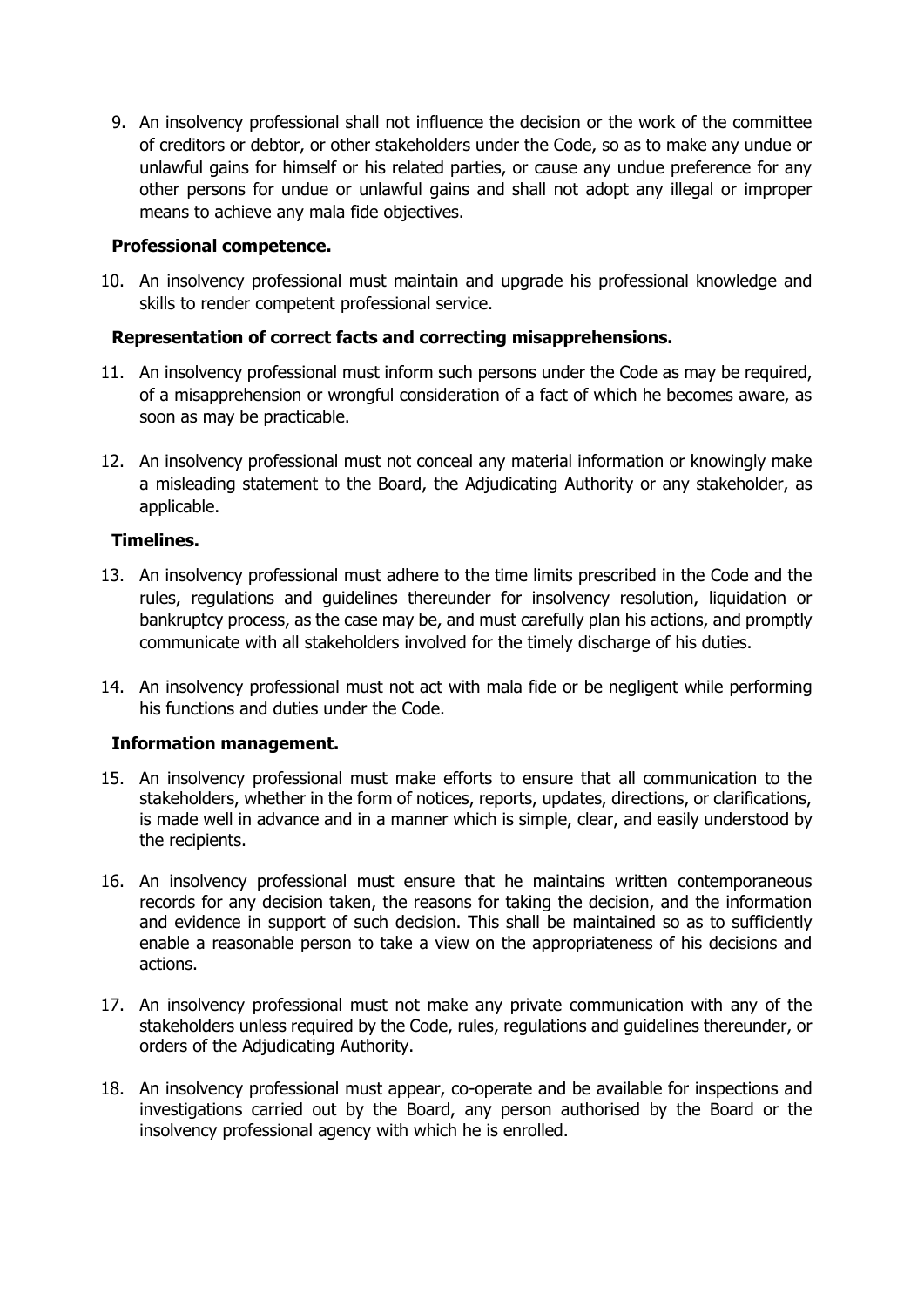- 19. An insolvency professional must provide all information and records as may be required by the Board or the insolvency professional agency with which he is enrolled.
- 20. An insolvency professional must be available and provide information for any periodic study, research and audit conducted by the Board.

# **Confidentiality.**

21. An insolvency professional must ensure that confidentiality of the information relating to the insolvency resolution process, liquidation or bankruptcy process, as the case may be, is maintained at all times. However, this shall not prevent him from disclosing any information with the consent of the relevant parties or required by law.

## **Occupation, employability and restrictions.**

22. An insolvency professional must refrain from accepting too many assignments, if he is unlikely to be able to devote adequate time to each of his assignments.

[Clarification: An insolvency professional may, at any point of time, not have more than ten assignments as resolution professional in corporate insolvency resolution process, of which not more than three shall have admitted claims exceeding one thousand crore rupees each.]

- [23. An insolvency professional must not engage in any employment when he holds a valid authorisation for assignment or when he is undertaking an assignment.
- 23A. Where an insolvency professional has conducted a corporate insolvency resolution process, he and his relatives shall not accept any employment, other than an employment secured through open competitive recruitment, with, or render professional services, other than services under the Code, to a creditor having more than ten percent voting power, the successful resolution applicant, the corporate debtor or any of their related parties, until a period of one year has elapsed from the date of his cessation from such process.
- 23B. An insolvency professional shall not engage or appoint any of his relatives or related parties, for or in connection with any work relating to any of his assignment.
- 23C. An insolvency professional shall not provide any service for or in connection with the assignment which is being undertaken by any of his relatives or related parties.

 Explanation. - For the purpose of clauses 23A to 23C, "related party" shall have the same meaning as assigned to it in clause (24A) of section 5, but does not include an insolvency professional entity of which the insolvency professional is a partner or director.]

24. An insolvency professional must not conduct business which in the opinion of the Board is inconsistent with the reputation of the profession.

#### **Remuneration and costs.**

25. An insolvency professional must provide services for remuneration which is charged in a transparent manner, is a reasonable reflection of the work necessarily and properly undertaken, and is not inconsistent with the applicable regulations.